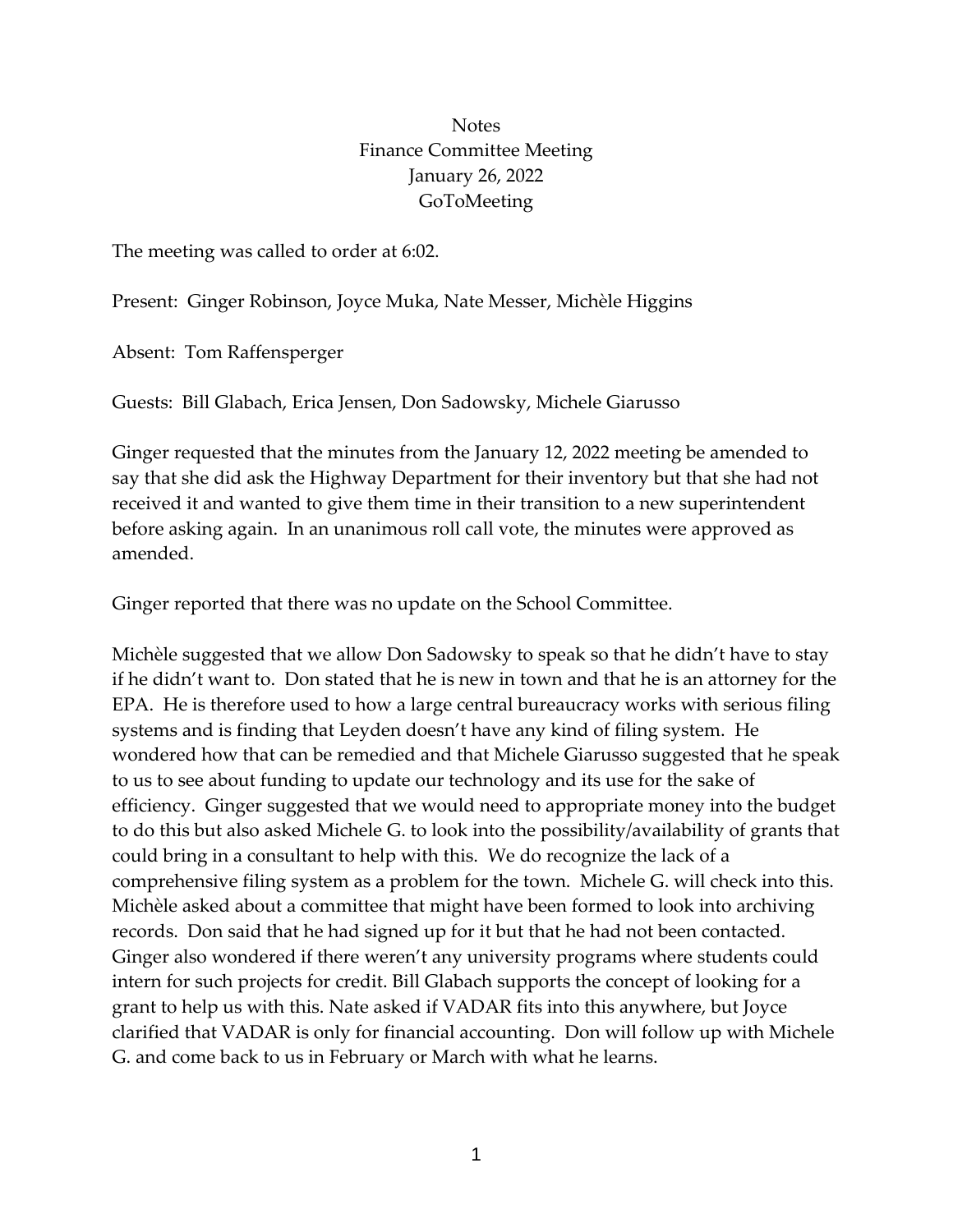Ginger next reported on the Public Safety Advisory Committee. At its meeting on January 24, the Select Board passed a request from the Public Safety Advisory Committee to apply for a grant to study future options for Leyden for Police, Fire, EMS and Emergency Management. The grant from the State could be up to \$100,000 with no money spent from Leyden. It would be applied to pay the Collins Institute which is affiliated with UMass/Boston (as well as lawyer fees and other expenses) and which has a lot of experience conducting this kind of study. They look at facilities, interview officials and get an insight into the thinking of the towns in question. This institute has been instrumental in studying and drafting an agreement with Wendell and Leverett. Ginger mentioned that a representative of the Collins Institute was scheduled to come to Leyden soon to talk to Jeff (and anyone else who might show up) to collect some initial thoughts.

Then we moved on to the draft warrant for the Special Town Meeting scheduled for February 23.

### ARTICLE 1-

To see if the Town will vote to transfer from Free Cash \$7,500 to the Town Council [sic] Account or take any vote or votes in relation thereto. SUBMITTED BY THE SELECTBOARD FOR APPROVAL FINANCE COMMITTEE

Ginger asked if we could scale the request down. Bill wondered if it's enough. Erica agreed with Bill. She pointed out that there is currently a \$412 bill with Town Counsel. Michèle wondered if this fee is outside the grant. It was mentioned that Donna McNichol might not be able to represent Leyden in possible agreement with Bernardston because she is also their Town Counsel.

Michèle made a motion to recommend article 1. Joyce seconded. In an unanimous roll call vote, the committee voted to support this article.

## ARTICLE 2-

To see if the Town will vote to transfer from Free Cash \$5,000 into a transportation account for the purpose of returning a Humvee, Amblualnce [sic], 2 Generators to a Military Depot in Penn and New Jersey by the town or take any vote or votes in relation thereto. SUBMITTED BY THE SELECTBOARD

Erica pointed out that this process is already in motion and thinks that the amount will be insufficient. She said that there are also other items including night vision goggles. Joyce asked why they need to be returned. Erica explained that the Federal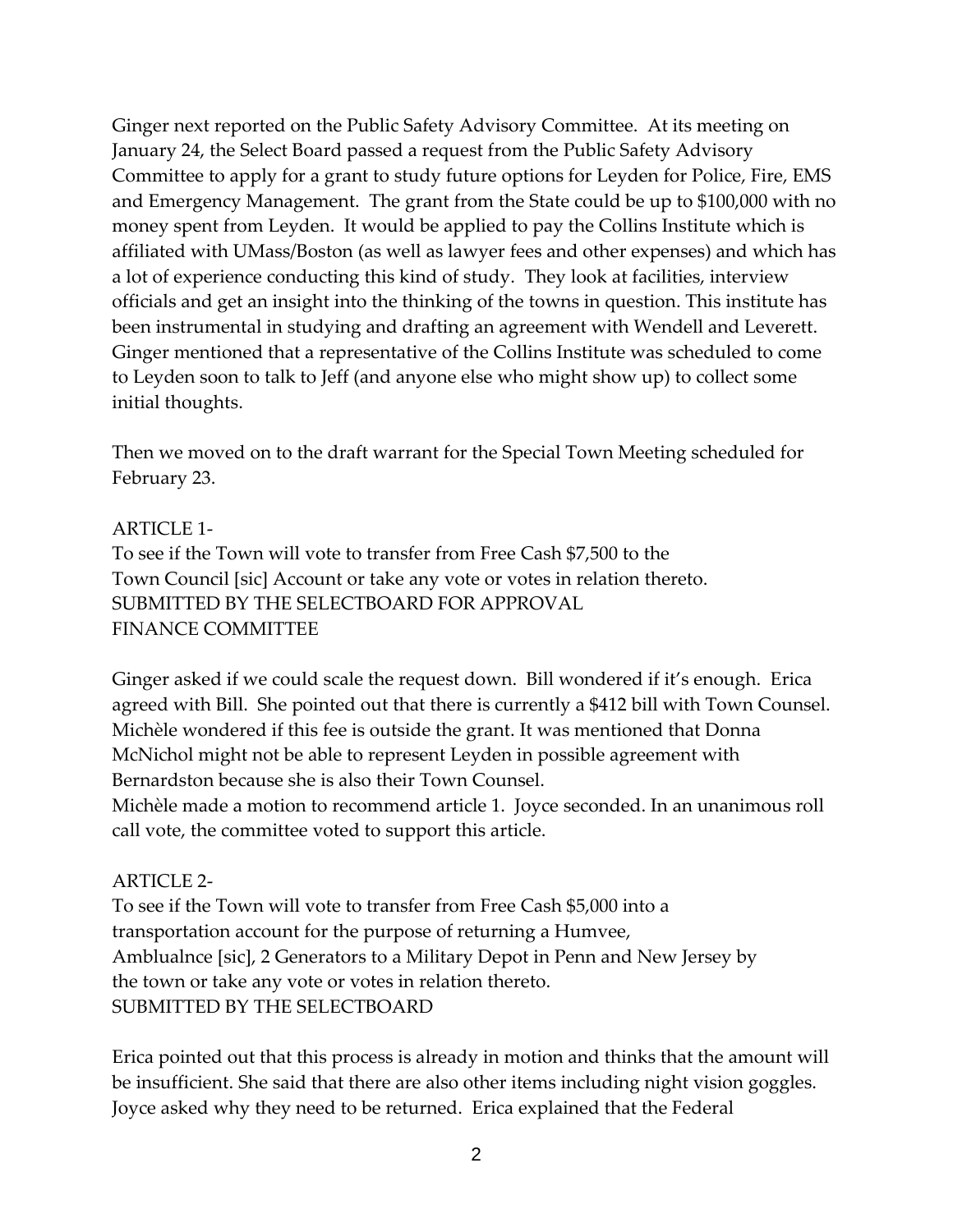Government requires that these items be returned when there is a retirement in the Police Department. Nate asks how these items arrived in Leyden. Bill confirmed that Dan brought them in. Nate questions the process. Bill said that Jeff has talked to a trucking business or two and that the cost estimates come from the businesses. Erica said that Dan may be looking in to transporting these items.

Nate made a motion to recommend article 2. Michèle seconded. In an unanimous roll call vote, the committee voted to support this article.

# ARTICLE 3-

To see if the Town will vote to transfer from Free Cash \$26,000 to cover a deficit in the Broadband Construction of the Internet Build out by the town or take any vote or votes in relation thereto. SUBMITTED BY THE SELECTBOARD FOR APPROVAL FINANCE COMMITTEE

Erica confirmed that this is the remaining amount of the Broadband overrun. Joyce asked if the retained earnings have been certified. Ginger asked if we can take money back to repay the Town (General Fund) from the original \$68,000 voted in. Joyce said that Broadband and the General Fund should not be mixing. Michele G. talked to Deb Wagner who said that a town can go back a maximum of two years to recoup money spent. Erica said that this would work for the \$26,000 in question but that the (approx.) \$68,000 can't be touched.

We would like to reword the article to transfer from the Broadband certified earnings to free cash. Nate wondered how we can be certain of that two-year time frame. Erica said that there is a paper trail that would prove that we can pay the \$26,000 within that time frame. Bill pointed out that the article can always be amended on the floor. Michèle made a motion to recommend the article as reworded. Joyce seconded. In an unanimous roll call vote, the committee voted to support this article as reworded.

## ARTICLE 4-

To see if the Town will vote to transfer from Free Cash \$2500 into the Highway Expense Account to cover advertisement cost related to Superintendents, Laborer and Foreman positions advertised by the town or take any vote or votes in relation thereto. SUBMITTED BY THE SELECTBOARD FOR APPROVAL FINANCE COMMITTEE

Ginger pointed out that DLS does not recommend spending free cash for line items. Bill G. would like to talk to Bill B. about this article. Erica would like to use the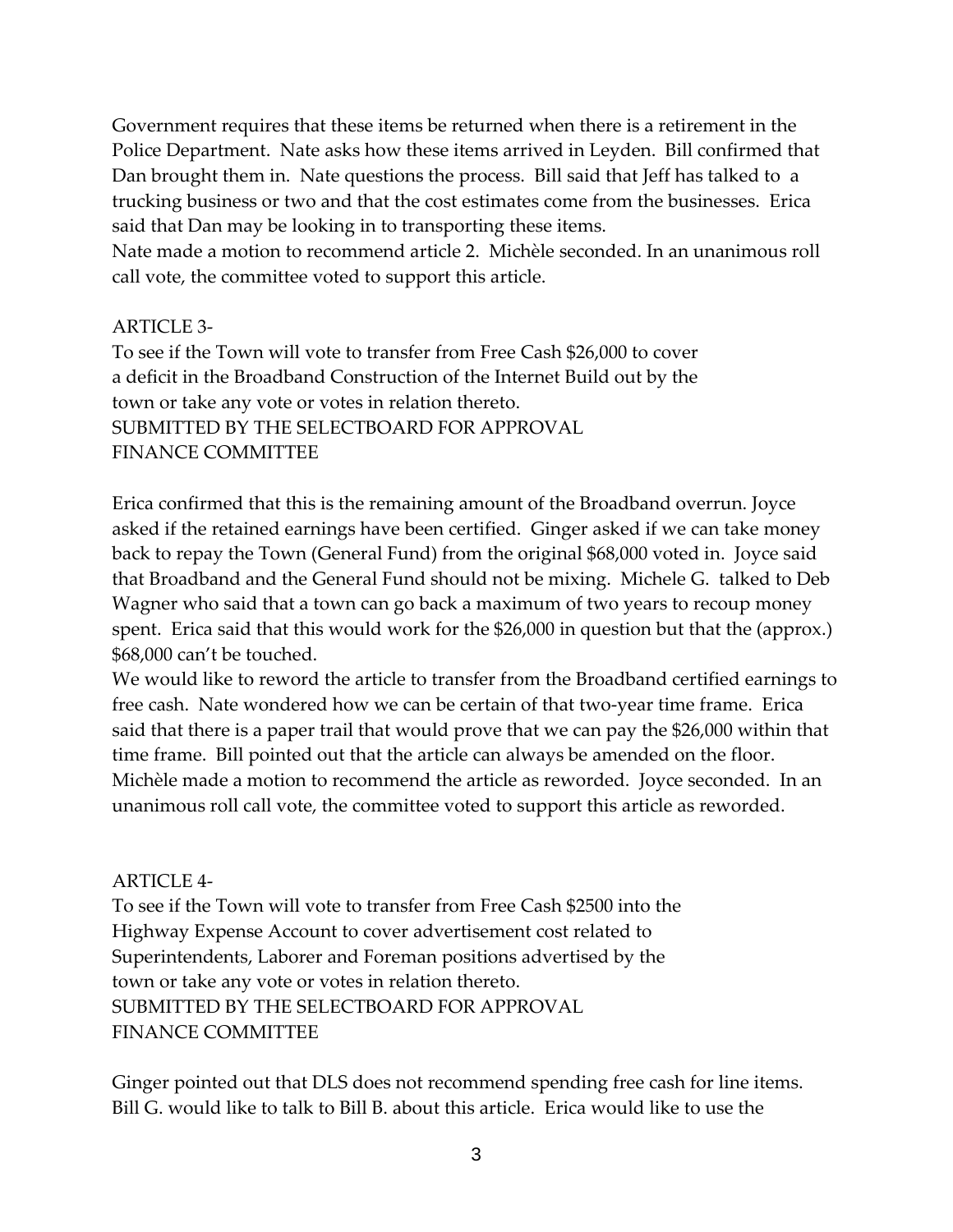Highway expense account and believes that Bill B. agreed to this. There is \$80,000 in this account. Joyce would like a line item transfer at Town Meeting. Ginger suggested using the reserve fund or a transfer at Town Meeting. Bill cautioned that using the Reserve Fund this way is rare because it is strictly for unforeseen expenses. Joyce believes that the money can come from other areas. Ginger pointed out the Highway account is not overdrawn. Nate made a motion not to recommend this article. Joyce seconded. In an unanimous roll call vote, the committee voted not to support this article in the hopes that the Select Board will initiate a transfer from the reserve fund.

## ARTICLE 5-

To see if the Town will vote to transfer from Free Cash \$2500 into Boards and Committees accounts for advertising Public Hearings and Employment advertising or take any vote or votes in relation thereto. SUBMITTED BY THE SELECTBOARD FOR APPROVAL FINANCE COMMITTEE

Joyce asked if the Town does not charge for public hearings. Bill said that there is a revolving account for advertising. Erica confirmed that the account is depleted; as of January 3, 2022 there is a need for \$627.28. Using the same wording as for article 4, Joyce made a motion not to recommend this article. Nate seconded. In an unanimous roll call vote, the committee voted not to support this article in the hopes that the Select Board will initiate a transfer from the reserve fund.

#### ARTICLE 6-

To see if the Town will vote to transfer from Free Cash \$1200 into the Highway Machinery account to cover the cost of Solar Batteries for the Identification sign for Public Events or take any vote or votes in relation thereto.

SUBMITTED BY THE SELECTBOARD FOR APPROVAL FINANCE COMMITTEE

Erica wondered why we would use free cash when the Highway account is healthy. Joyce agreed. Bill mentioned that the money is due and that we shouldn't wait until May to pay, but he thought that Jeff's idea was to replenish the account. Ginger would not like to use free cash for this purpose.

We would like to recommend that the money be taken from the Highway maintenance fund rather than from free cash.

Joyce made a motion not to support this article. Michèle seconded. In an unanimous roll call vote, the committee voted not to support this article.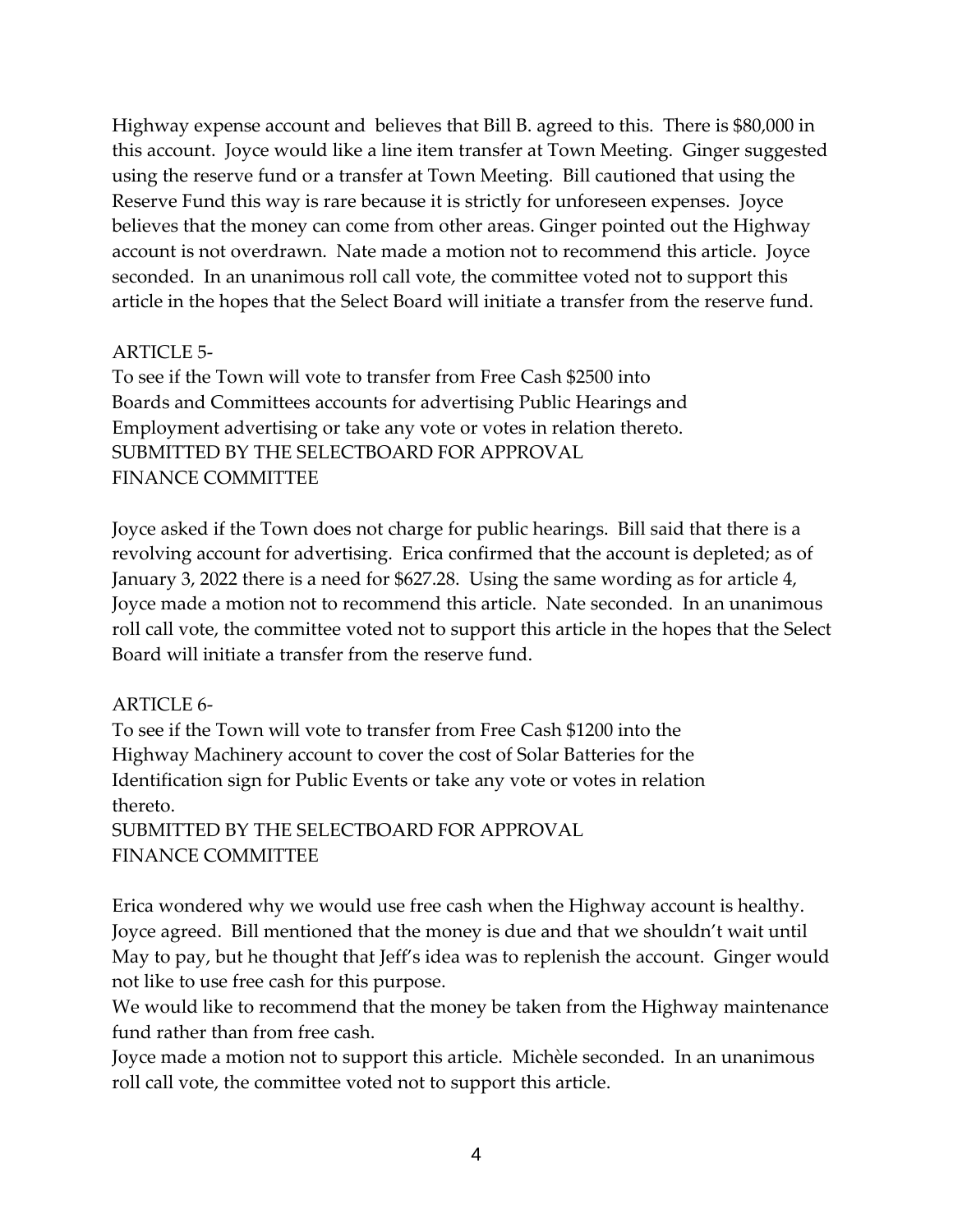### ARTICLE 7-

To see if the Town will vote to transfer from Free Cash \$50,000 into the Highway Capital Stabilization Account or take any vote or votes in relation thereto. SUBMITTED BY THE SELECTBOARD FOR APPROVAL FINANCE COMMITTEE

Ginger pointed out that DLS has recommended that Leyden combine all stabilization funds but would like to see this on a Special Town Meeting warrant that would precede an Annual Town Meeting warrant because voters are used to that. Joyce wonders if moving on it now would garner more interest for this warrant. Erica asked if there is a capital expense account. Joyce points out that it is more like a savings account. Bill said that an account of designated savings looks like a lot of money. Nate said that we really do need to have long range plans which we currently do not have. Bill pointed out that we do have budget planning at TM where there is usually an in-depth discussion. Erica wondered if there are ledger accounts showing stabilization accounts. Ginger pointed out that the Finance Committee has issued new forms this year to begin the process of long-range planning. Bill is impressed that the State wants us to combine but does not understand why they want us to combine at this point in time when it seemed as if they were satisfied in the past that we have several stabilization accounts. Joyce agreed with this. Bill prefers making designations from free cash rather than through taxation. Michèle agrees with Joyce suggesting that for this year we can't do this but that for next year, we use the new budget forms. Nate asked for a clarification between free cash vs. stabilization, and Joyce explained that Free Cash goes away at the end of a fiscal year and is unavailable until it is certified by the State whereas Stabilization funds are always available through a Town Meeting or Special Town Meeting with a 2/3 vote.

Ginger suggested tabling both article 7 and 8 until our joint meeting on the 31st to be able to discuss with full boards together. Ginger will talk to Jeff about this.

#### ARTICLE 8-

To see if the Town will vote to transfer from Free Cash \$25,000 into the Fire Departments Capital Stabilization Account for Truck Replacement or take any vote or votes in relation thereto. SUBMITTED BY THE SELECTBOARD FOR APPROVAL FINANCE COMMITTEE

Tabled until the 31st.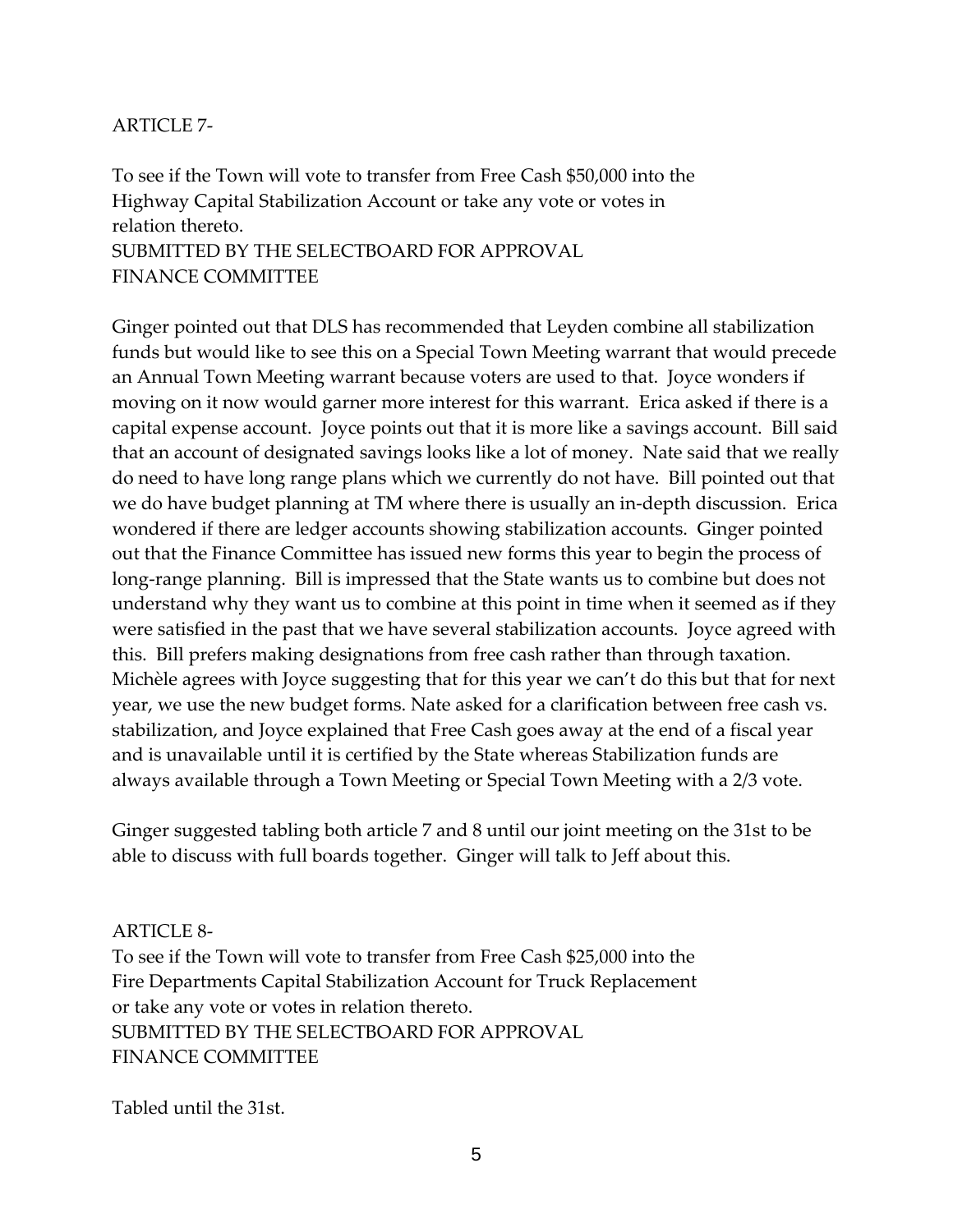### ARTICLE 9-

To see if the Town will vote to transfer from Free Cash \$2500 into the Emergency Management Services Account or take any vote or votes in relation thereto. SUBMITTED BY THE SELECTBOARD FOR APPROVAL FINANCE COMMITTEE

It is unclear what the purpose of this request is. Bill said that there is no budget for emergency management. Nate said that we need to plan a budget for this. Ginger pointed out that in the beginning of FY 2018, there was an \$11,943 balance in this account of which Dan received \$9,670 as salary. \$1,500 was spent on a 1991 Ford F-800 vehicle which was purchased in 2019. Bill said that he thinks it was declared as surplus and also that remaining funds are returned to the General Fund. We would like to see more information and process and budget for Town Meeting.

Nate made a motion not to support this article. Joyce seconded. In an unanimous roll call vote, the committee voted not to support this article.

## ARTICLE 10-

To see if the Town will vote to transfer from Free Cash \$30,000 for the purchase of a [sic] on demand propane generator for the TOWN HALL complex that will run Town Hall, Fire Department, Highway Garage for Emergency Disasters Storm related, or take any vote or votes in relation thereto.

SUBMITTED BY THE SELECTBOARD FOR APPROVAL FINANCE COMMITTEE

Erica said that the Town has received two bids for this project and cautioned that \$30,000 is insufficient for this project. Just the maintenance itself is very expensive. The evaluation for the needs of the generator is \$600. We wondered if we can use ARPA funds, but Michele G. is unclear about that. She says that there are four categories for using this money and that towns have to be careful. She said that we can put this article off until ATM in the spring. Nate agreed that \$30,000 can't be enough. Erica pointed out that the Town Hall complex does not have a generator that works and that the area is an Emergency Operations Center making a replacement a need. Bill wondered how much is in the Town building stabilization account and if we can't earmark money for the purchase of a generator. He noted that the Town Offices do not have a generator, either. Joyce recommended that we table this article. Michèle suggested that this be a part of long-range planning. Erica wondered if the \$600 couldn't be put into a line item,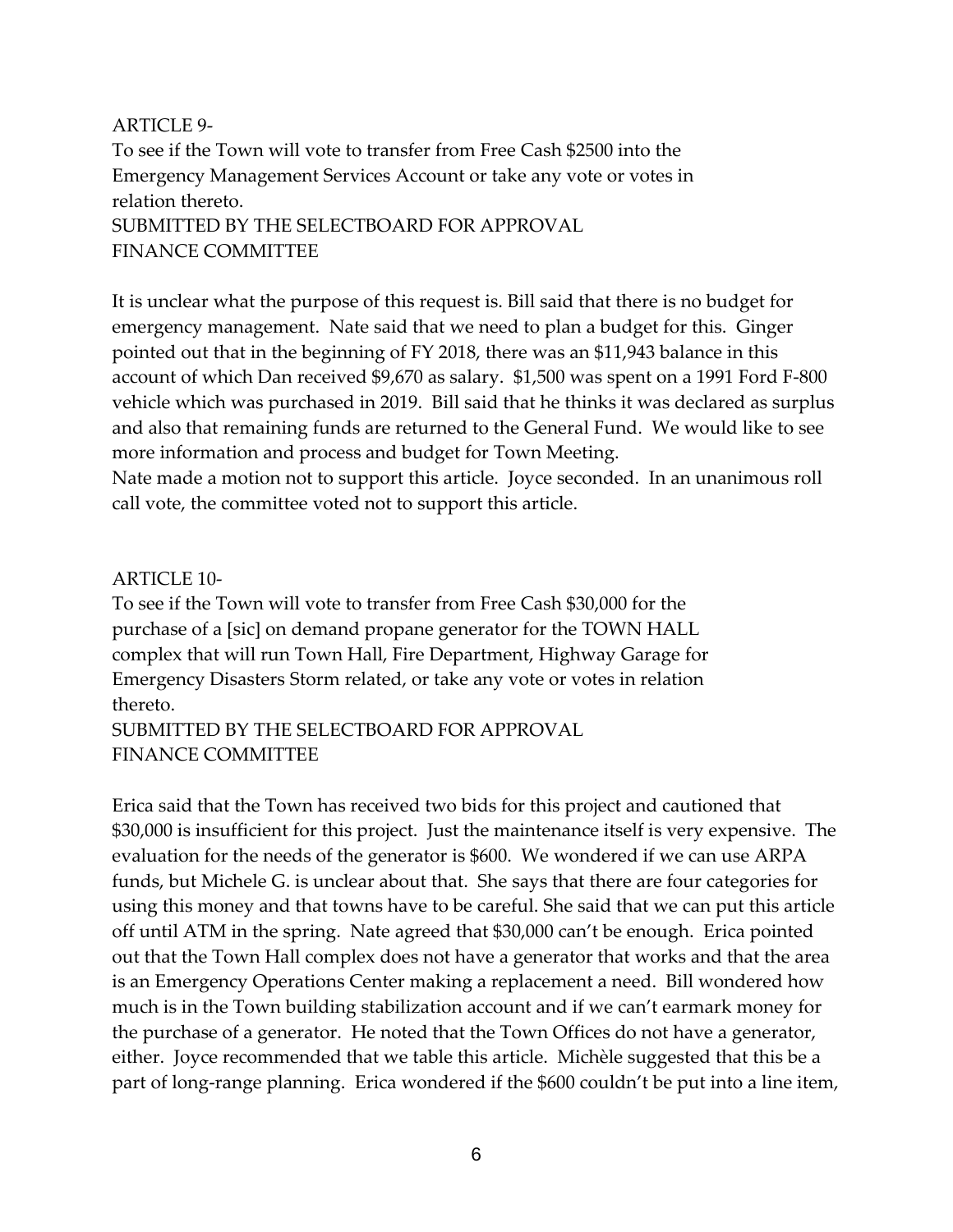and Nate reminded us that we need three bids. Ginger said that this idea needs more exploration but that we can support it. This article was tabled.

### ARTICLE 11-

To see if the Town will vote to transfer from Free Cash \$2500 into the Emergency Management Account or take any vote or votes in relation thereto. SUBMITTED BY THE SELECTBOARD FOR APPROVAL

FINANCE COMMITTEE

We believed this to be a repeat article of article 9 and dismissed it.

## ARTICLE 12-

To see if the Town will vote to transfer from Free Cash \$30,000 to replace the roof on the Town Highway Garage or take any vote or votes in relation thereto. SUBMITTED BY THE SELECTBOARD FOR APPROVAL FINANCE COMMITTEE

Erica said that she believes that \$30,000 is insufficient to replace the roof on the garage and urged us to look into this. Bill agreed. Ginger said that we should get quotes and that this should go to ATM. Bill wondered if we could slide this into stabilization. Joyce said that we need more information. We agreed to table this article until we have more information, hopefully on the 31st.

## ARTICLE 13-

To see if the Town will vote to transfer from Free Cash \$15,000 for relocation of Children's Playground Avery Field and Additions and Purpose of Tennis Court or take any vote or votes in relation thereto. SUBMITTED BY THE SELECTBOARD FOR APPROVAL FINANCE COMMITTEE

This was taken off the warrant after being sent.

## ARTICLE 14-

To see if the Town will vote to transfer \$12,300 from Free Cash to the General Stabilization account, or take any vote or votes in relation thereto.